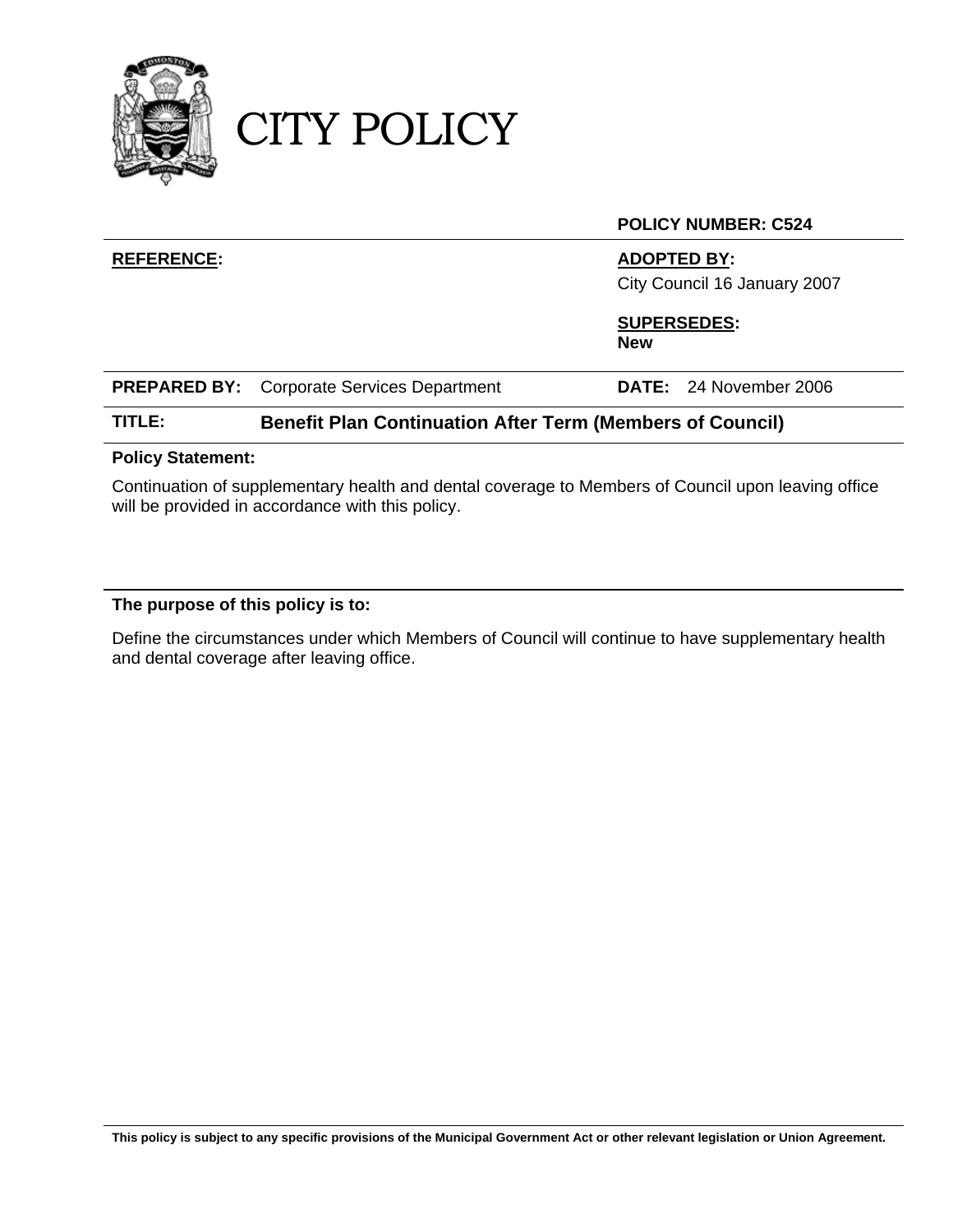

 **POLICY NUMBER: C524 AUTHORITY:** City Manager **EFFECTIVE DATE:** 16 January 2007 **TITLE:** Benefit Plan Continuation After Term (Members of Council)

#### **PAGE: Page 1 of 7**

#### 1. DEFINITIONS

- 1.01 City: shall mean the City of Edmonton
- 1.02 Former Member: shall mean a former Councillor or Mayor of the City who has served at least one full term of office.
- 1.03 Supplementary Health Care Plan: shall mean the supplementary health care plan provided to the City's Management Exempt Group.
- 1.04 Dental Plan: shall mean the dental plan provided to the City's Management Exempt Group.
- 1.05 Life Event: shall mean (a) marriage or cohabitation with a Spouse; (b) birth, adoption or change in custody of Children; (c) divorce; (d) legal separation or the ending of a Spousal relationship; (e) death of a Spouse or Children; (f) involuntary loss of a Dependent's coverage under the Spouse's employer's plan; or (g) dependent no longer qualifies as a Dependant.
- 1.06 Dependent: shall mean the Spouse and Children of the Former Member.
- 1.07 Management Exempt Group: shall mean non-union management employees of the City.
- 1.08 Spouse: shall mean a person who is legally married to the Former Member, or has continuously resided with the Former Member for a period of not less than two continuous years and been publicly represented as the member's spouse. Under no circumstances will a member be allowed to claim more than one spouse at a time.
- 1.09 Children: shall mean the Former Member's natural, adopted or stepchildren who are dependent on the Former Member for financial care and support. Such children must be (a) unmarried, (b) less than 21 years of age, or if 21 years of age but less than 25 years of age, they must be attending an accredited educational institution, college or university on a fulltime basis. Unmarried children of any age who are incapable of self-sustaining employment by reason of mental or physical disability and are dependent on the Former Member for financial care and support are also included.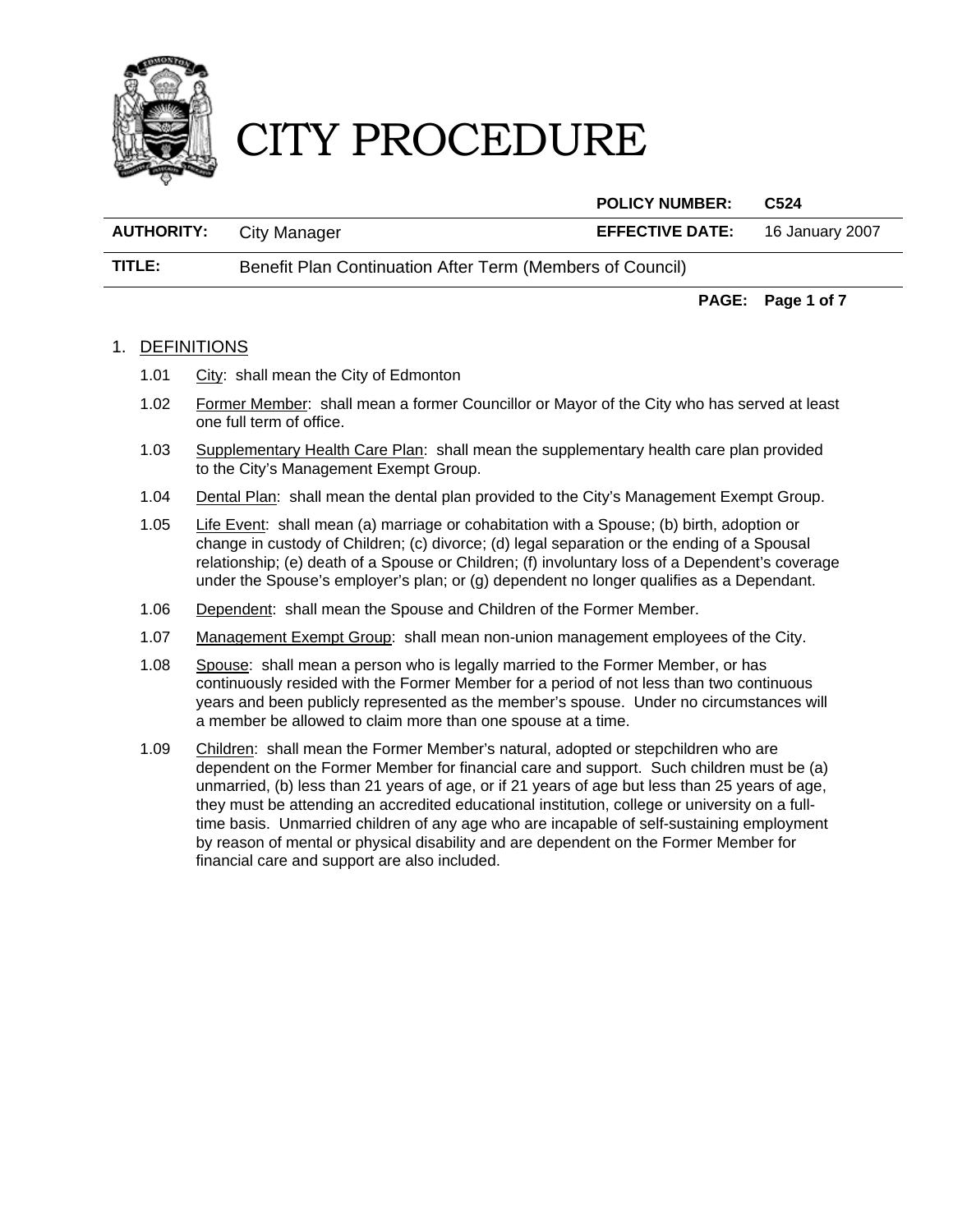

|                   |                                                           | <b>POLICY NUMBER:</b>  | C <sub>524</sub> |
|-------------------|-----------------------------------------------------------|------------------------|------------------|
| <b>AUTHORITY:</b> | City Manager                                              | <b>EFFECTIVE DATE:</b> | 16 January 2007  |
| TITLE:            | Benefit Plan Continuation After Term (Members of Council) |                        |                  |

#### 2. PROCEDURES

- 2.01 The Office of the City Clerk shall:
	- a) provide all Former Members with the form required to elect to continue participation or not in the Supplementary Health Care and/or Dental Plan within ten days of ceasing to hold office;

**PAGE: Page 2 of 7** 

- b) ensure that all forms are completed and returned to the Human Resources Branch within thirty days of the Former Member ceasing to hold office; and
- c) notify the Human Resources Branch of any address or status changes for the Former Members who have elected to continue to participate in the Supplementary Health and or Dental Plan.
- 2.02 The Human Resources Branch shall:
	- a) provide the Office of the City Clerk with the required election forms for completion by Former Members; and
	- b) forward an invoice for payment of the premiums to Former Members who elect to continue participation on a semi-annual basis.

#### 3. CONDITIONS FOR PARTICIPATION

- 3.01 Upon leaving office, a Former Council Member may elect to continue to participate in the Management Exempt Supplementary Health Care Plan and/or Dental Plan by paying the full premiums directly on a semi-annual basis provided that their election to participate is received within 30 days of the Former Member ceasing to hold office.
- 3.02 The maximum period of time that a Former Member shall continue to participate in the Supplementary Health Care Plan and/or Dental Plan after leaving office is 2 years. However, if the Former Member ceases to be a resident of the Province of Alberta, participation in the Management Exempt Supplementary Health Care Plan shall cease the 91<sup>st</sup> day after the person ceases to be a resident of the Province.
- 3.03 Coverage under the Supplementary Health Care Plan and/or Dental Plans of the Former Member's Dependents will cease on the date on which the Former Member's Dependent ceases to fall within the definition of dependent, as specified in this policy, or when the Former Member's coverage ceases, whichever is earlier.
- 3.04 A Former Member who is eligible (i.e. under age 65) to continue participation in the Supplementary Health Care Plan but who does not elect to continue coverage may do so only within 30 days of a Life Event.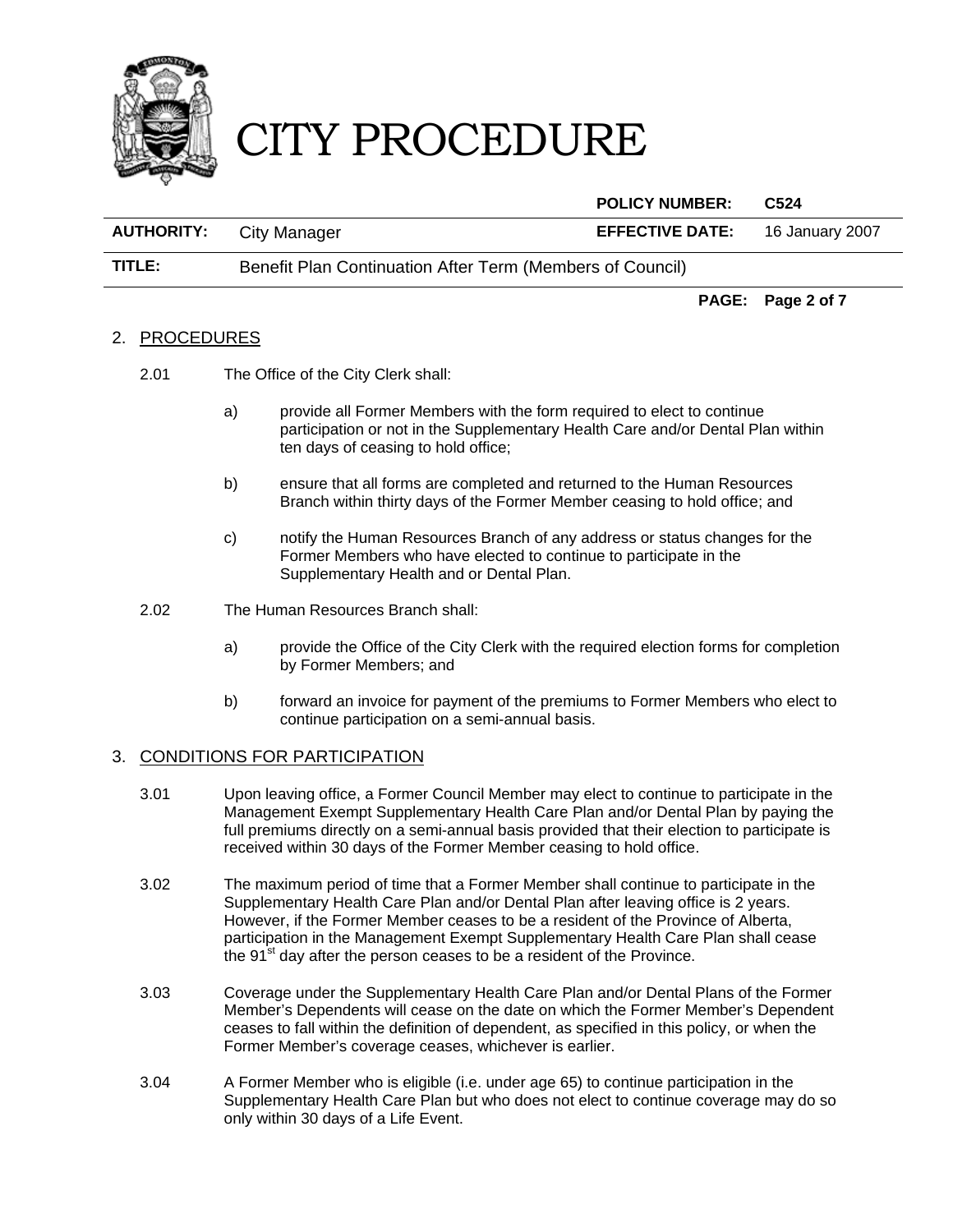

**POLICY NUMBER: C524** 

**AUTHORITY:** City Manager **EFFECTIVE DATE:** 16 January 2007 **TITLE:** Benefit Plan Continuation After Term (Members of Council)

#### **PAGE: Page 3 of 7**

- 3.05 A Former Member who is eligible (i.e. under age 65) to continue participation in the Dental Plan but who does not elect to continue coverage may do so only within 30 days of a Life Event. In addition, during the 12 calendar months following the date of joining the Dental Plan, benefits coverage will be restricted to 100% reimbursement for diagnostic, preventative, minor restorative and minor surgical services as determined by the Plan's adjudicator. Following completion of the 12 calendar-month period, the Former Member shall be eligible for full benefits coverage.
- 3.06 A Former Member who elects to continue participation in the Supplementary Health Care Plan and/or Dental Plan and subsequently wishes to opt out may do so only within 30 days of a Life Event.
- 3.07 The Former Member and their Dependents shall be bound by the provisions of the Supplementary Health Care Plan and Dental Plan provided for the Management Exempt Group, as amended from time to time.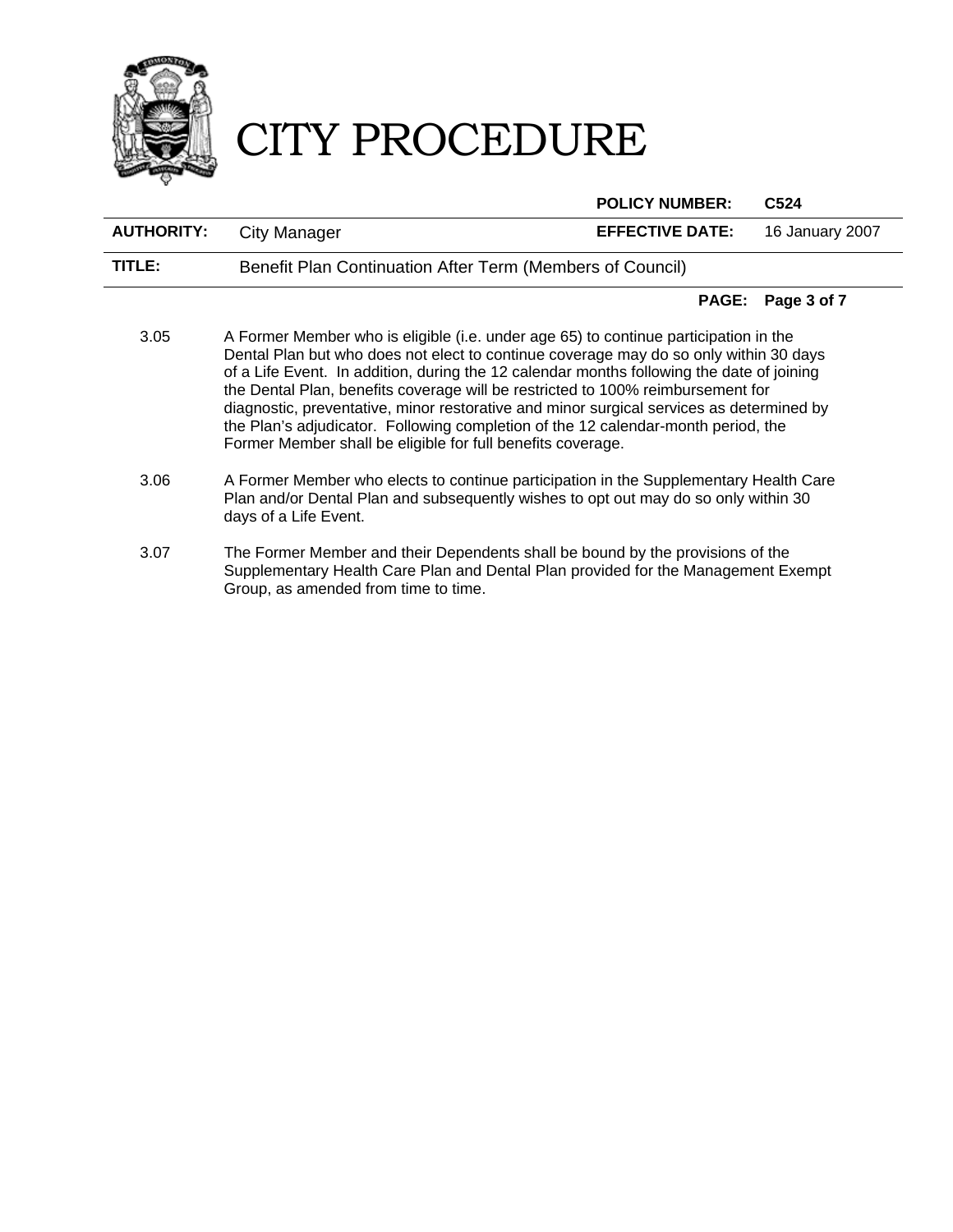

|                   |                                                           | <b>POLICY NUMBER:</b>  | C <sub>524</sub> |
|-------------------|-----------------------------------------------------------|------------------------|------------------|
| <b>AUTHORITY:</b> | City Manager                                              | <b>EFFECTIVE DATE:</b> | 16 January 2007  |
| TITLE:            | Benefit Plan Continuation After Term (Members of Council) |                        |                  |

**PAGE: Page 4 of 7** 



### **MEMBERS OF COUNCIL**

### **CONTINUATION OF SUPPLEMENTARY HEALTH AND DENTAL COVERAGE**

### **CITY OF EDMONTON MANAGEMENT AND OUT-0F-SCOPE**

I, The community of the community of the community of the community of the community of  $\sim$  1.1  $\sim$  1.1  $\sim$  1.1  $\sim$  1.1  $\sim$  1.1  $\sim$  1.1  $\sim$  1.1  $\sim$  1.1  $\sim$  1.1  $\sim$  1.1  $\sim$  1.1  $\sim$  1.1  $\sim$  1.1  $\sim$  1.1  $\sim$  1.1

certify that I have read this form, and that with the full knowledge of my rights and obligations under the Supplementary Health Care Plan and Dental Plan make the following choice:

### **A. Election to Continue Coverage in Both Plans**

I wish to continue to participate in the Supplementary Health Care Plan and the Dental Plan provided to Management Exempt Group in the employ of the City of Edmonton for a period of 2 years. I understand that I will be invoiced on a semi-annual basis for the premiums payable under the Supplementary Health Care Plan and Dental Plan. I agree to pay the premiums, as invoiced, within 30 days of the invoice date.

I understand and agree that once I have elected to continue to participate in the Supplementary Health and Dental Plan I **cannot** opt out of the Plans unless a **Life Event** occurs. If no Life Event occurs, coverage will remain in effect and I will be responsible for paying the premiums under each of the Plans up to and including the month in which the 2 year period expires.

I also understand that by electing to continue coverage in the Supplementary Health Care Plan and Dental Plan that I will be bound by the provisions of these plans, as amended from time to time.

|                                | <b>YES</b> | <b>EFFECTIVE DATE</b> |
|--------------------------------|------------|-----------------------|
| Supplementary Health Care Plan |            |                       |
| Dental Plan                    |            |                       |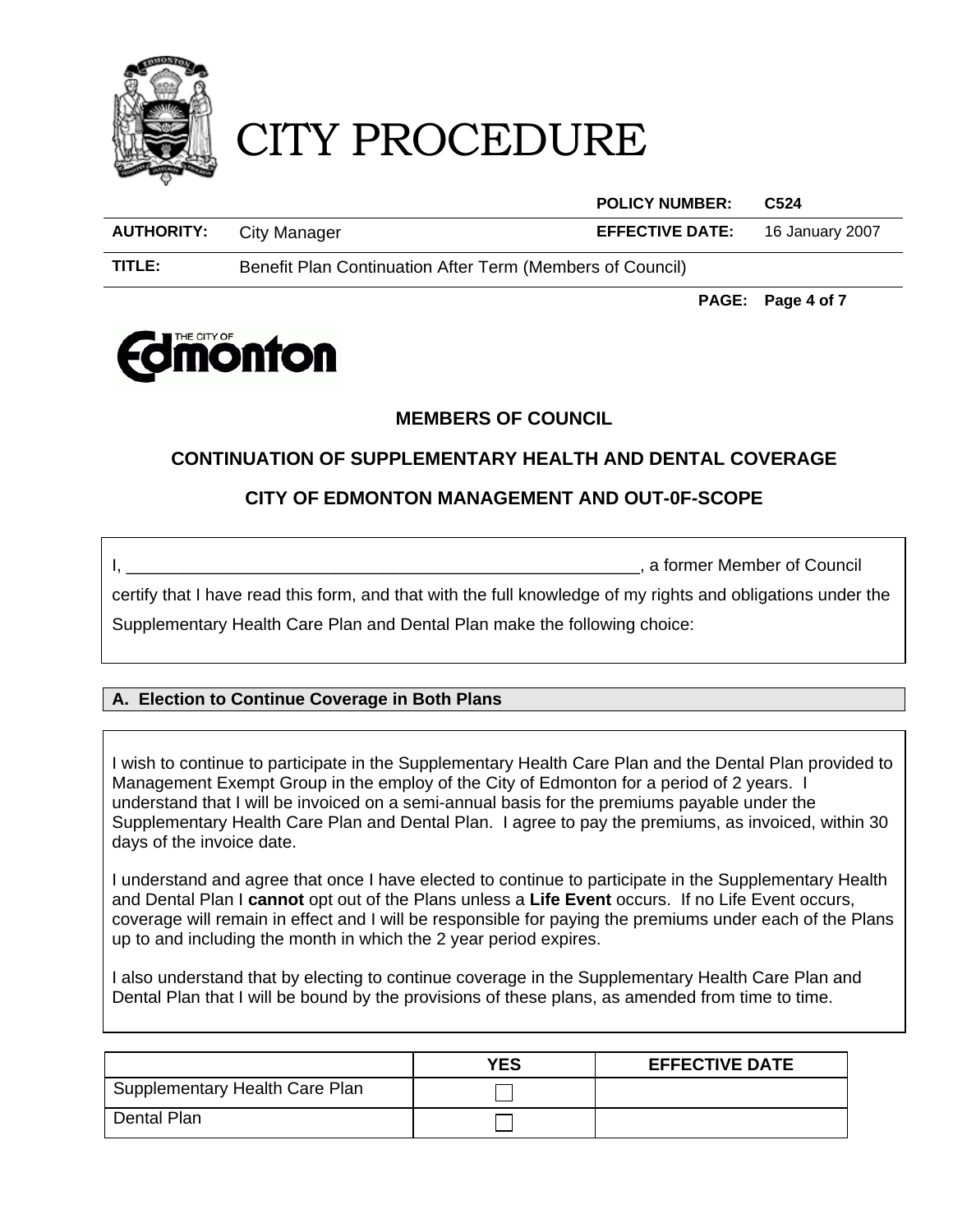

|                   |                                                           | <b>POLICY NUMBER:</b>  | C524            |
|-------------------|-----------------------------------------------------------|------------------------|-----------------|
| <b>AUTHORITY:</b> | City Manager                                              | <b>EFFECTIVE DATE:</b> | 16 January 2007 |
| TITLE:            | Benefit Plan Continuation After Term (Members of Council) |                        |                 |

**PAGE: Page 5 of 7** 

### **B. Election to Continue Coverage in One but not Both Plans**

I wish to continue to participate in the Supplementary Health Care Plan or the Dental Plan provided to Management Exempt Group in the employ of the City of Edmonton for a period of 2 years. I understand that I will be invoiced on a semi-annual basis for the premiums payable under the Supplementary Health Care Plan or Dental Plan. I agree to pay the premiums, as invoiced, within 30 days of the invoice date.

I understand and agree that once I have elected to continue to participate in the Supplementary Health Plan or Dental Plan I **cannot** alter my election unless a **Life Event** occurs. If no Life Event occurs, coverage will remain in effect and I will be responsible for paying the premiums up to and including the month in which the 2 year period expires.

I understand and agree that once I have elected to opt out of the Supplementary Health Care Plan or Dental Plan, I **cannot** alter my election unless a **Life Event** occurs. If I elect not to continue coverage under the Dental Plan and subsequently elect to participate in the Dental Plan because of a **Life Event**, I understand that coverage under this Plan will be limited for the first twelve months of coverage.

I also understand that by electing to continue coverage in the Supplementary Health Care Plan or Dental Plan that I will be bound by the provisions of these plans, as amended from time to time.

|                                | <b>YES</b> | <b>NO</b> | <b>EFFECTIVE DATE</b> |
|--------------------------------|------------|-----------|-----------------------|
| Supplementary Health Care Plan |            |           |                       |
| Dental Plan                    |            |           |                       |

### **C. Election to Not Continue Coverage in Either Plan**

I do not wish to continue to participate in the Supplementary Health Care Plan and the Dental Plan provided to Management Exempt Group in the employ of the City of Edmonton for a period of 2 years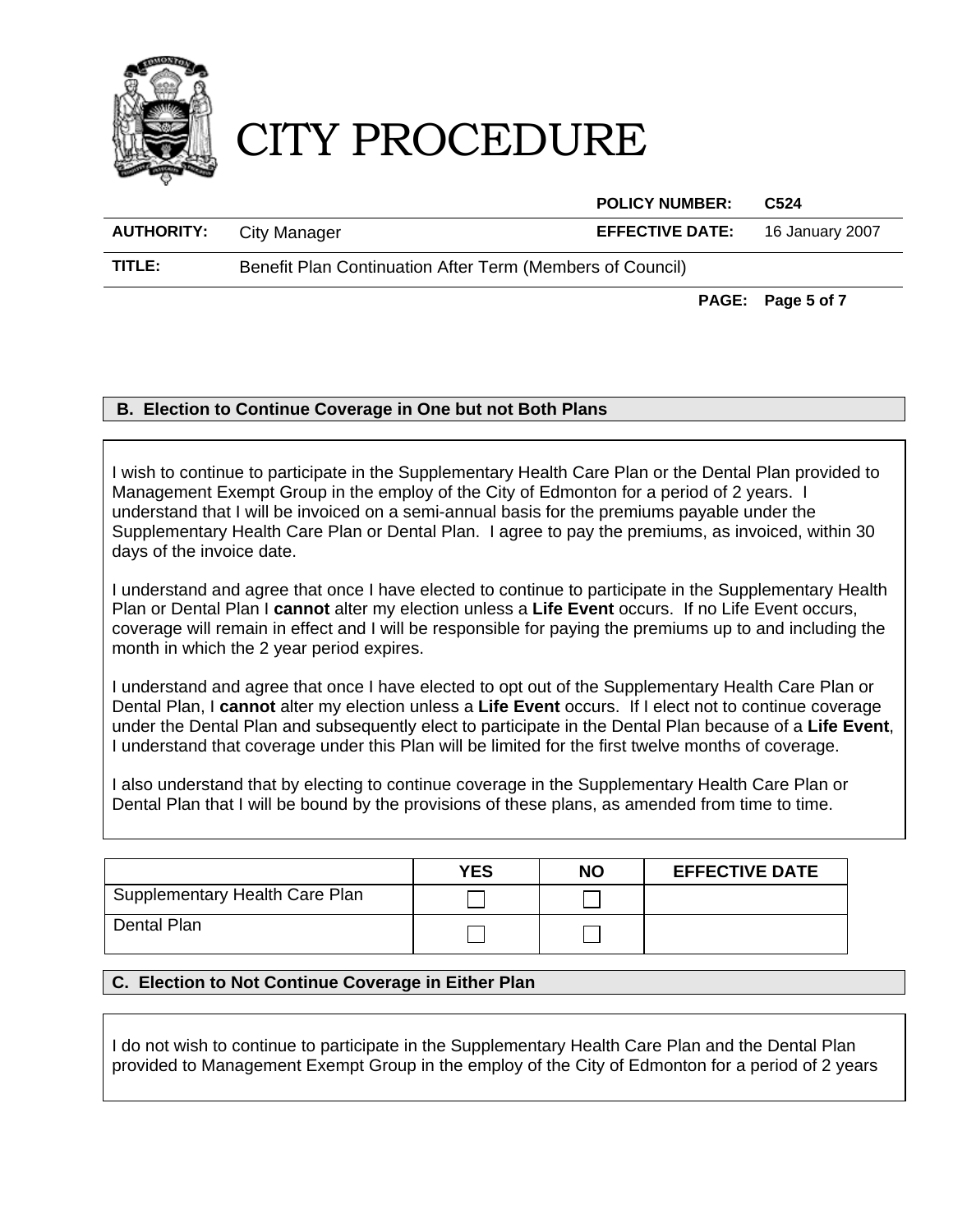

 **POLICY NUMBER: C524 AUTHORITY:** City Manager **EFFECTIVE DATE:** 16 January 2007

**TITLE:** Benefit Plan Continuation After Term (Members of Council)

**PAGE: Page 6 of 7** 

I understand and agree that once I have elected to opt out of the Supplementary Health Care Plan and Dental Plan, I **cannot** alter my election unless a **Life Event** occurs. If I elect not to continue coverage under the Dental Plan and subsequently elect to participate in the Dental Plan because of a **Life Event**, I understand that coverage under this Plan will be limited for the first twelve months of coverage.

|                                | <b>NO</b> | <b>EFFECTIVE DATE</b> |
|--------------------------------|-----------|-----------------------|
| Supplementary Health Care Plan |           |                       |
| Dental Plan                    |           |                       |

| Name of Former Member (please print)          | Date of Birth of Former Member             |
|-----------------------------------------------|--------------------------------------------|
| <b>Signature of Former Member</b>             | Date                                       |
| Name of Former Member's Spouse (please print) | Date of Birth of Former Member's Spouse    |
|                                               |                                            |
| Billing Address for Former Member             |                                            |
| Name of Former Member's Dependent             | Date of Birth of Former Member's Dependent |
| Name of Former Member's Dependent             | Date of Birth of Former Member's Dependent |